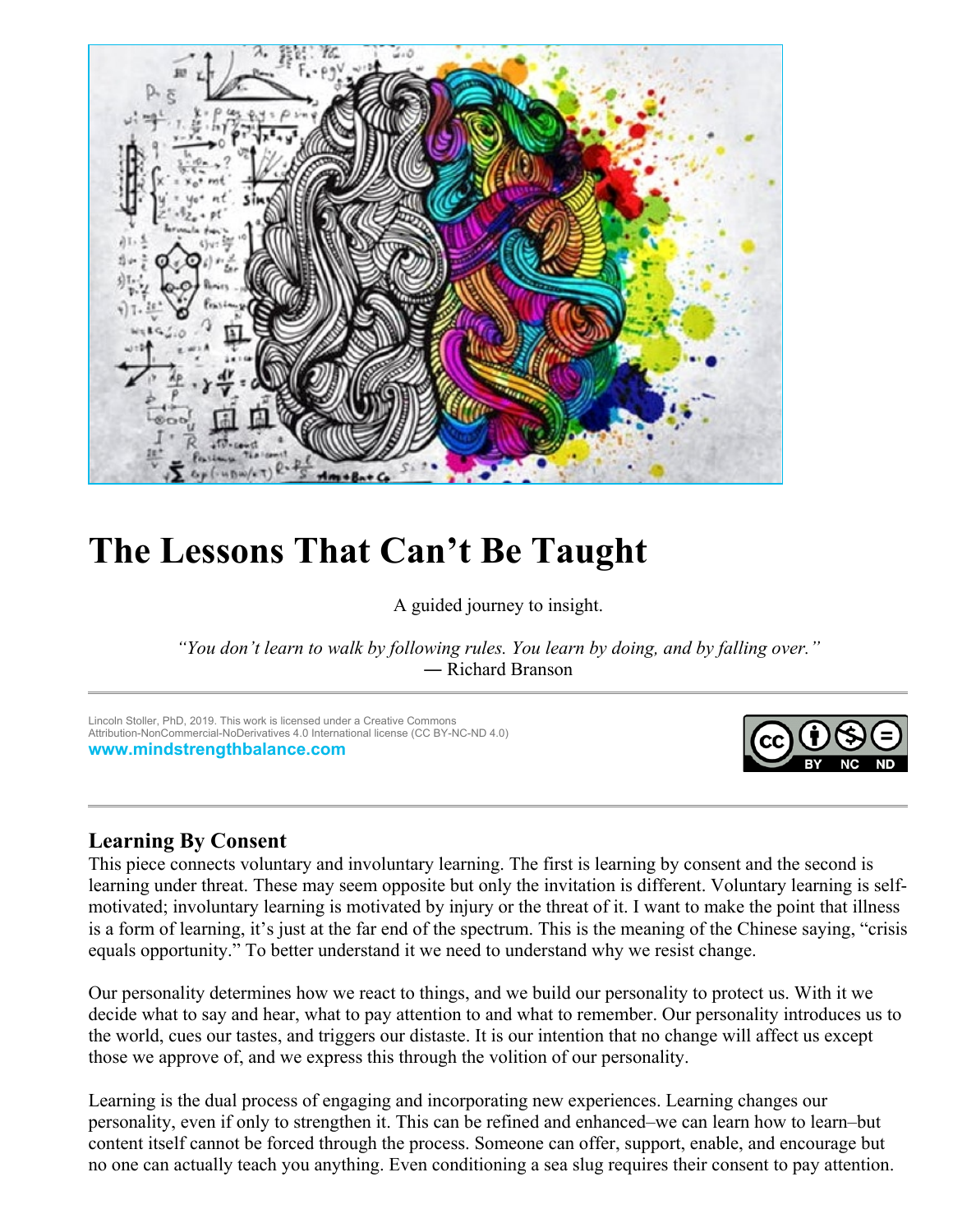Teaching without consent is assault, and assault creates chaos.

# **Learning Under Duress**

Illness presents a special learning problem because the learning required requires attention to the illness, and people rarely want to pay their illness careful attention. In my experience as a therapist, I find most clients in conflict with their illness. They resist the invitation presented by their illness and instead, through attention, intention, and interpretation of events, they attempt to teach their illness a lesson.

This resistance is understandable because illness assaults us; it is not a good teacher. Illness forces us to learn against our will, which is too bad because the confrontation is hardly a coincidence. With illness, as with ignorance, we are a collaborator. As a therapist, I try to present the material in a way that invokes untapped strengths and provides unrecognized benefits. I explain the process as something that offers rewards.

I'm given small credit for my efforts, which is as it should be as I want my client to play the larger role. Sometime I'm an irritant and other times a facilitator. Sometimes the problem is as it first appeared but most times it splinters into pieces as unresolved memories, emotions, and injuries make an unexpected appearance. Personality is a stuffed closet: try to rearrange a few items and everything can tumble out.

## **Deep Learning**

Deep learning opens this closet. It is a process of expansion, not a reaction or a rearrangement. For example, deeply learning math is learning what math is, not how to do math. Learning from one's illness is learning what that illness is, not how to make it disappear. This applies to physical and emotional illness as much as to calculus and creativity.

Most of what is taught in schools, and most of what is taught in psychotherapy is a version of rearrangement, a kind of behavioral modification. The format of most school programs teach behavior: punctuality, obedience, and direction of attention. The content of most school programs is machine-based: the storage and retrieval of facts. These things were needed in the workplaces of the past. This kind of learning can now be done better by machine, and in the future it will be.

Deep learning comes with risks. Its outcome is unpredictable. Anything that can be taught programmatically can be better learned by a machine. Very little of what is taught in schools, is touched upon by school programs, or is within the imagination of teachers contributes to deep learning.

When a student is inspired by a topic the topic becomes the material. The material becomes the teacher because the other person becomes deeply engaged at a personal level. The material itself enmeshes with the contents of the closet of their personality. This is a transcendent experience that only they can manage. If this sounds religious it is: deep learning is life changing. The same thing happens when you fully engage with illness: the illness becomes the material, it becomes its own teacher and the process is life changing.

# **Stop Teaching**

As doctors, teachers, and parents we can only facilitate and, in most cases, we cannot actually know what we are facilitating. We cannot actually witness the other person's experience. The doctor who believes they know the meaning of recovery, the teacher who believes they can measure success, and the parent who holds their children to their own standards are obstacles to learning.

Great teachers, therapists, and parents all recognize that once change begins they must move to the back of the room, or leave the room entirely. They become irrelevant. Only the student, patient, or child can understand their own personal growth. In all of the many educational programs real graduation occurs only when the teacher becomes irrelevant. When someone inspires you this happens in a flash, it is immediate.

The problem I see with doctors, teacher, and parents is that they are not open to their own growth. Doctors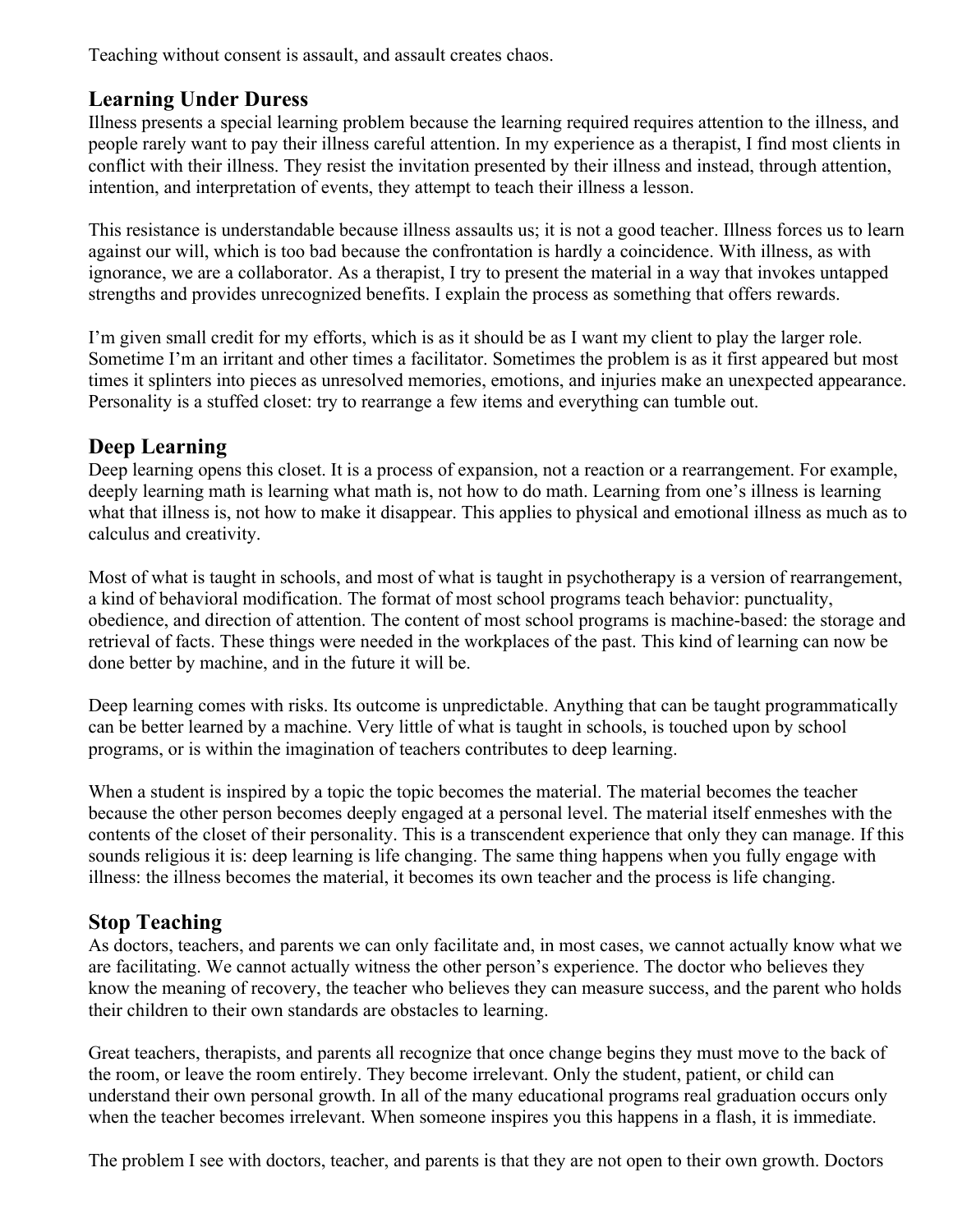are disinterested in substantially expanding their scope of practice. Teachers are aghast to hear they have more to learn from their students than to teach them. Parents are famous for always being parents.

The lesson here is not that you should enable your patients, students, and children to learn independently. The lesson is that if you do not change and grow yourself, then your lessons will assault you. Those assaults will come from your mental and physical health, and also from your patients, students, and children. To cope with this most professionals celebrate their celebrity and imagine these problems the inadequacy of others.

### **Be The Lesson**

The lesson here is yours. You must always yourself be the patient, student, and child. Those attracted to the authoritarian role are usually those of us who eschew the perineal discomfort of learning, change, and uncertainty. And, as with illness, it is reasonable to be averse to these, but the responsibility to change oneself cannot be sold off, pawned off, outgrown, or refused by the authority of any office.

Nine times out of ten, when faced with the prospect of changing their lifestyle or dying, people with serious heart conditions do not change. Seventy five percent of children diagnosed with attention deficit disorder are "cured" by a change in the behavior of the people around them. The aphorism, "change or die," has become part of our social fabric and it translates across all human activity. The term was popularized by Alan Deutschman who said, in a 2012 piece in the periodical **[Fast Company:](https://www.fastcompany.com/52717/change-or-die)**

> "*While the issue for heart patients is 'change or die,' the issue for everyone is 'change or lose your mind.' Mastering the ability to change isn't just a crucial strategy for business. It's a necessity for health*."

> > ― Alan Deutschman

We don't change because the benefits of remaining the same outweigh the benefits of change. Heart patients choose comfort at the sacrifice of life, psychotherapy patients choose continuity over the prospect of chaos, and students choose entertainment over the risk of adventure. These personal choices set the limits of what can be taught and cannot be countered with reasonable argument, but they can be countered through experience.

Hypnosis is experience, it has the same effect as experience. All experience occurs in your mind and, because of this, it is possible to have new experiences using your mind alone. This is the essential point that is missed by people who do not understand the meaning of psychosomatic medicine and is generally overlooked by people whose experience is limited to what is mediated by their rational mind. Hypnosis is not rational, but then neither is your personality, not at its root.

Changing you requires your engagement, focus, and attention. If you consent to these, then the only limit to you mental experience is the limit of what you can imagine at a fully immersive level. The result can be as enlightening as any experience. As an example, I invite you to listen to a piece I have recorded called "**What**  You Can't Remember." It's a 15 minute MP3 audio trance induction that asks you to recall a period of your own transformative change. It will cost you nothing, and you can hear it now or download it for later by clicking on the following button.

#### [Listen To What Your Can't Remember" Free Audio MP3](https://www.mindstrengthbalance.com/mindwp/wp-content/uploads/2019/05/What-You-Cant-Remember.mp3)